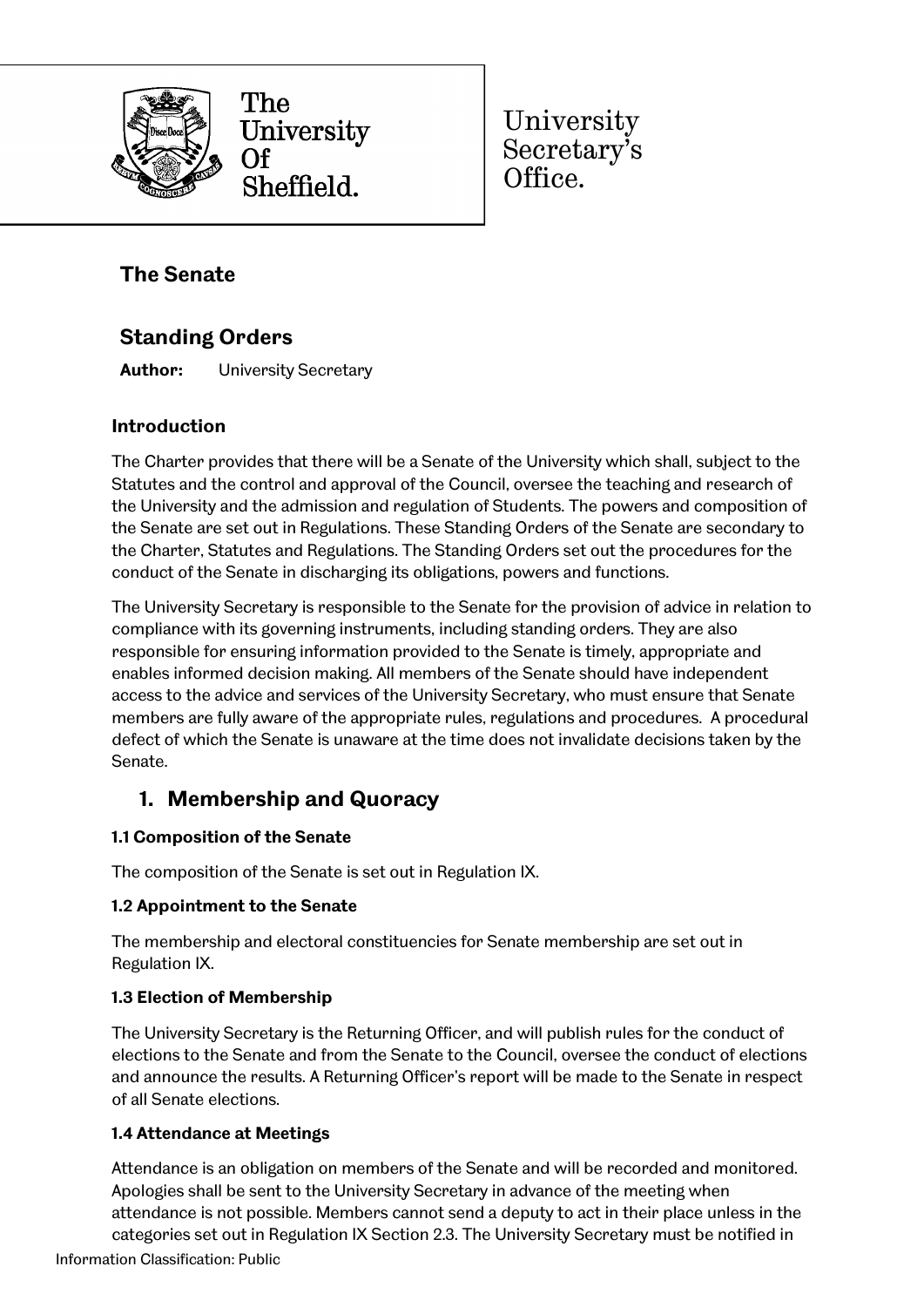advance by the member of Senate that he/she has nominated a deputy for a specific meeting. Any deputies attending Senate meetings will be classed as attendees only and not entitled to vote. Attendance at meetings of the Senate and Senate Committees by persons other than those persons identified in the Terms of Reference is by approval of the Chair in advance of the meeting. Directors of Professional Services and other appropriate members of the University may be invited by the Chair to attend meetings on a non-voting basis, to speak to the Senate on particular matters within its remit. Members of the Senate should identify themselves by name and Department when first speaking at any meeting of the Senate.

## **1.5 Chair of Senate**

The President & Vice-Chancellor takes the Chair. In the absence of the President & Vice-Chancellor, the Chair shall be taken by the Provost & Deputy Vice-Chancellor. In the absence of the President & Vice-Chancellor and the Provost & Deputy Vice-Chancellor, they will nominate a Vice-President as the Chair or the Vice-Presidents will nominate a Chair from amongst their number.

## **1.6 Quorum**

The quorum for Senate shall be twenty members. The quorum may be challenged twice in any meeting; thereafter any challenge to the quorum shall be out of order. In the event of a successful challenge to the quorum, the options available to the Chair are to:

- adjourn the meeting to an alternative date;
- close the meeting and defer all the business to be transacted to the next ordinary meeting of the Senate;
- proceed with the meeting but clearly show in the minutes that the meeting was not quorate.

Any business requiring a decision will have to be referred to the next available meeting of the Senate unless it is considered appropriate for it to be dealt with using the urgent business procedure of the Senate (see 4.5. and 4.6. below).

## **2. Agenda, Reports and Minutes**

## **2.1. Meetings**

The Senate shall hold four ordinary meetings per year, the dates for which are notified to members before the start of the academic year and published in the Almanac of University Committees.

#### **2.2 Order of Business**

Subject to the discretion of the Chair, the order of business at an ordinary meeting of the Senate shall be as follows:

- President & Vice-Chancellor's Report to Senate;
- Declaration of Conflict of Interests;
- Minutes of the previous Meeting;
- Matters arising on the Minutes;
- Matters requiring Approval;
- Any particular substantive items for discussion which require Senate consideration or approval;
- Reports from Statutory Bodies including a Report on the Proceedings of the Council,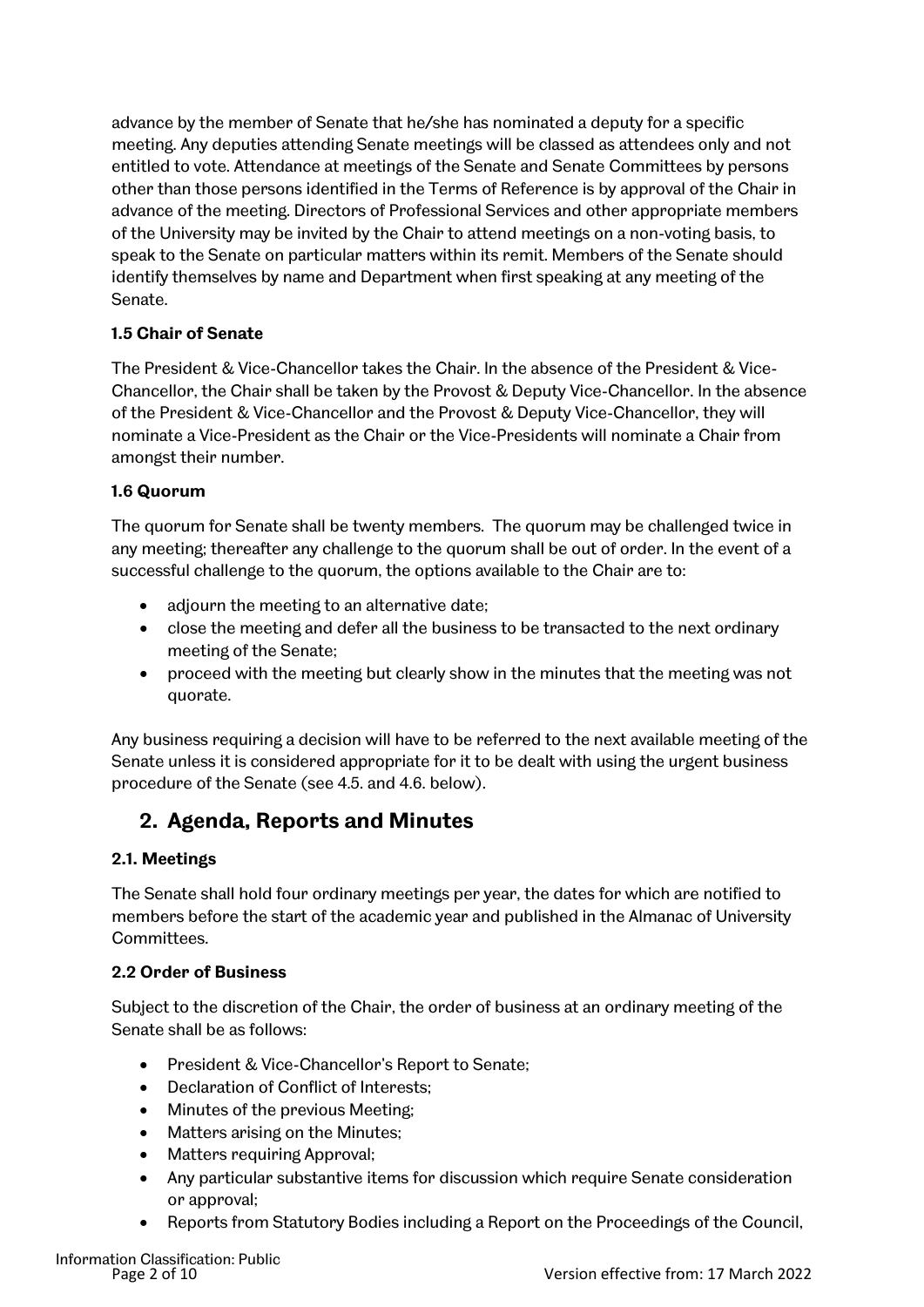- Reports from the Committees of the Senate;
- Other matters to be noted or approved without discussion;
- Report on Action Taken.

#### **2.3 Agenda and supporting papers**

The President & Vice-Chancellor previews all business proposed by the University Secretary for the Senate's consideration and agrees the Senate's agenda.

As a matter of good practice, the University Secretary will normally issue a formal notice of an ordinary Senate meeting, to all those who are entitled to receive them, along with an agenda and papers, normally no later than seven days before the date of the meeting. The deadline for special meetings is 48 hours before the meeting. Where (in the opinion of the Chair) seven days' notice is not possible due to the urgent nature of the business to be considered at a meeting, the agenda and papers will be sent to members as early as reasonably possible and in any event three days in advance of the meeting, unless the Chair considers that the urgency is such that the three day notice requirement should be waived.

Members of the Senate may submit to the University Secretary items for discussion at the Senate meeting. The Chair of Senate has discretion over the inclusion of proposed items of business on the agenda, though must advise Senate on request of the basis for any decision for inclusion or rejection of requested items.

Specific mechanisms by which members can bring ad hoc business to the Senate are as follows:

- Members may contact the University Secretary with suggestions/requests for future agenda items. A reminder of how to do this will be included on all Senate agendas;
- Written Questions can be submitted in advance of the meeting and will be included on the agenda for each meeting of the Senate, and questions submitted in writing to the University Secretary's Office two days before each Senate meeting at the latest will receive formal answers by University Officers, either in writing or orally at the meeting. The author of a written Question may ask a supplementary question at the meeting, and the Senate will be allowed to debate the issue raised if the matter is within Senate's terms of reference;
- The agenda for each meeting will include a "President & Vice-Chancellor's Report" item, when the President & Vice-Chancellor will present and respond to questions from the floor. The President & Vice-Chancellor's Report is an opportunity for members of Senate to ask questions to Senate on topics which would not usually merit a formal item on the agenda. Members of Senate can ask any question provided it fits within the remit of Senate business. The University Secretary is the final authority on what is deemed within the remit of Senate business based on the Charter and Statute and the functions of the Senate as set out in the Regulations.

Items which request approval from the Senate or which make a recommendation for decision by the Senate will normally need to be approved and recommended by a committee of the Senate or the University Executive Board in the first instance. Persons who require an item to be received by a Senate committee should contact the secretary to that committee for guidance on their agenda processes.

At the first Senate meeting of each academic year, a provisional Senate business schedule (which is compiled by the University Secretary's Office in view of committees' plans and regular items of business - including regulatory requirements) shall be submitted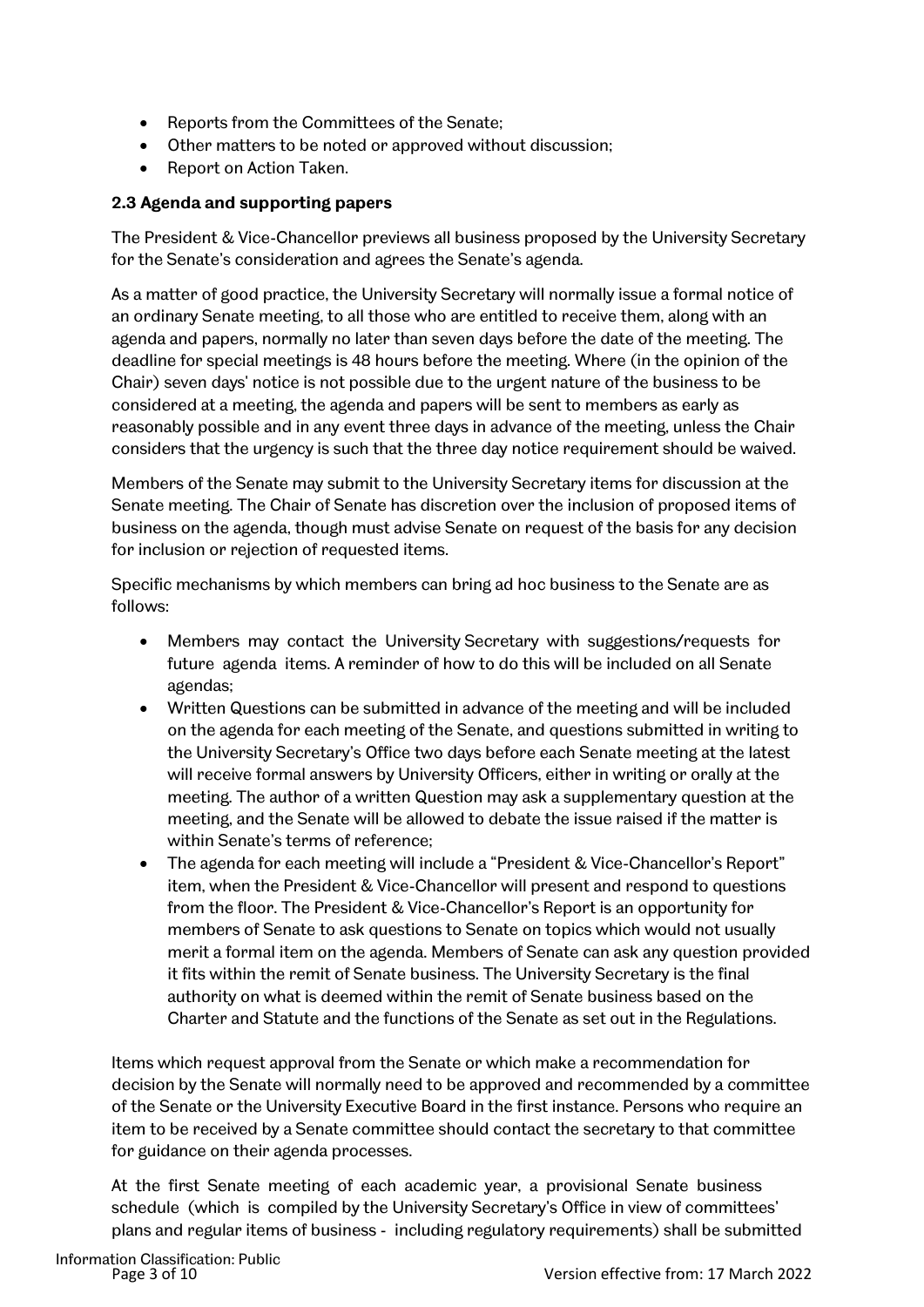to the Senate for information. This provides transparency regarding the business that can be expected to come before the Senate as a matter of routine, and also provides an opportunity for members to consider prospective items for inclusion on future Senate agendas.

Reports and other papers for the Senate must be submitted to the University Secretary's Office no later than 14 days before the date of an ordinary meeting of the Senate. Authors of papers should follow guidance for the preparation of Senate papers, including by seeking advice on the content of papers at an early stage in the process, as necessary.

Papers are ordinarily circulated or tabled by the University Secretary, with the agreement of the Chair of the Senate. Papers shall not be circulated in advance or tabled at the meeting by members of the Senate or by others except with the agreement of the Chair, normally to be obtained through the University Secretary.

## **2.4 Format of Reports**

All agenda items must be sponsored by a member of the Senate. All items for the agenda should be written reports, submitted electronically to the University Secretary, unless agreed otherwise by the Chair. All circulations will be in electronic format, unless a request for a hard paper copy is submitted to the University Secretary no later than 14 days before the date of the meeting. In exceptional circumstances, it may not be possible to meet requests for paper copies.

Authors of papers must write appropriately and succinctly for the audience and all papers must be accompanied by the cover sheet provided by the University Secretary's Office. It must be clear whether the matter is for note, for assurance, for report of decisions taken where it is a delegated matter, or for recommendation and decision. Where a recommendation is made it must be clear and the rationale and decision sought must be articulated.

## **2.5 Late Reports**

In exceptional circumstances and at the discretion of the Chair, late papers may be circulated separately by the University Secretary's Office. The University Secretary must be informed in advance of the meeting and as soon as possible of any request to circulate a late paper. Papers circulated by members of the Senate, or tabled in a meeting of the Senate, without the agreement of the University Secretary and the Chair will not normally be considered.

#### **2.6 Reserved Business**

The Chair may require student members to withdraw when matters are discussed relating to individual members of staff or individual students of the University and may withhold from student members papers relating to such matters.

## **3. Confidentiality and Declarations of Interest**

## **3.1 Classification of Information**

The Senate operates on the principle of transparency, unless there is good reason to impose confidentiality. Reports at Senate will be designated Public, Internal, Restricted or Highly Restricted. The author of any paper containing confidential information should mark it "Highly Restricted" in line with the classification scheme and it should not be shared with any person outside of the Senate without the approval of the Chair.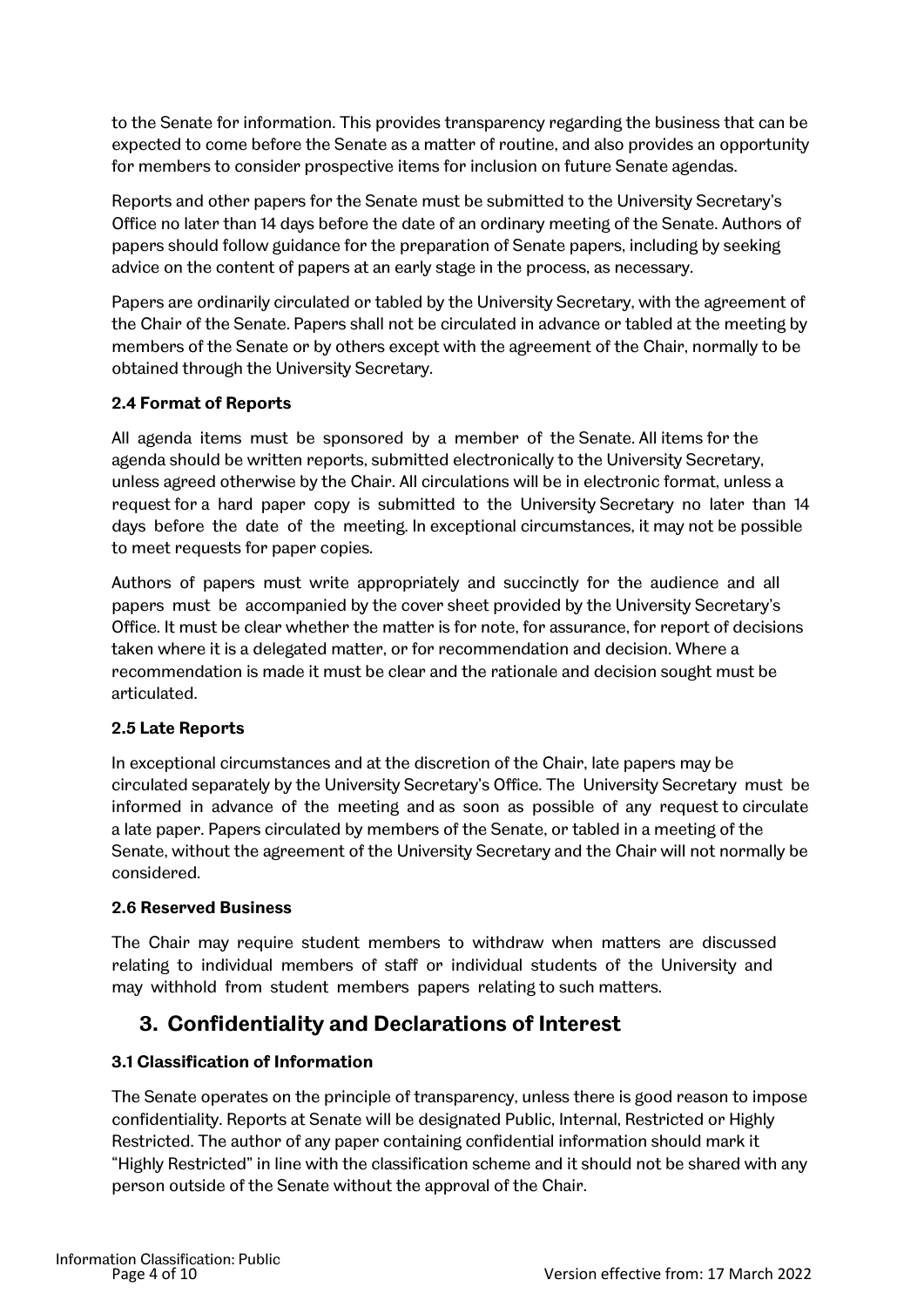Members of the Senate have a responsibility to disseminate and communicate Senate business before and after the meeting as appropriate. Senate members are responsible for ensuring the secure storage and disposal of confidential Senate documents, whether in electronic or paper form.

#### **3.2 Declarations of Interest**

The proper conduct of the business of the University requires that members of the Senate and its committees should both act and be perceived to act impartially, in the interest of the University, and not be influenced in their role by any personal, social or business relationship.

The agenda for each meeting will include a standing item, 'Declarations of Conflict of Interests'. Any member who believes that he or she may have a direct or indirect personal or financial interest in any matter to be discussed shall state that interest in advance to the University Secretary or in the meeting (which shall be minuted). There may be certain circumstances where the Senate member will need to withdraw from certain decisions, in order to protect themselves and the University from accusations of unfair bias or impropriety. Actions could include:

- Requiring the member to not attend the meeting.
- Excluding the member from receiving meeting papers relating to their interest.
- Excluding the member from all or part of the relevant discussion and/or the decision making part.
- Noting the nature and extent of the interest, but judging it appropriate to allow the member to remain and participate.
- Removing the member from the group or process altogether.

As directed by the Chair the conflicted member may be required not to speak or vote on that matter, or not be counted in the quorum at the meeting. For the purpose of this Standing Order, 'financial interest' shall include any directorship or shareholding which may be relevant but shall exclude any interest which a member of the University shall have in the allocation of funds to a Faculty/Department or other section of the University solely by virtue of membership of that Faculty/Department or section. A member who has declared an interest may be permitted to speak and to vote and to be counted in the quorum if the Chair rules that the interest declared is so remote or insignificant that it cannot reasonably be regarded as likely to influence a member in the consideration or discussion of, or in voting on, any question with respect to that matter.

# **4. Conduct of Meetings and Decision-Making**

## **4.1 Conduct of meetings**

It will be assumed that members of the Senate will have read all the papers circulated. The conduct of a debate will be determined by the Chair, who will not unreasonably refuse any member the right to speak.

Senate members are not members in any representative capacity and should exercise the responsibilities of the Senate in the best interests of the University as a whole. They should abide by the principle of collective responsibility.

Members should indicate a wish to speak by raising their hand (where in person) or using the digital equivalent (if not in person). Members shall not speak until called upon by the Chair and until they have been provided with a microphone or had their online microphone enabled. When the meeting of the Senate is not in person comments or responses provided in the 'chat function' will not be considered part of the proceedings of the Senate unless Information Classification: Public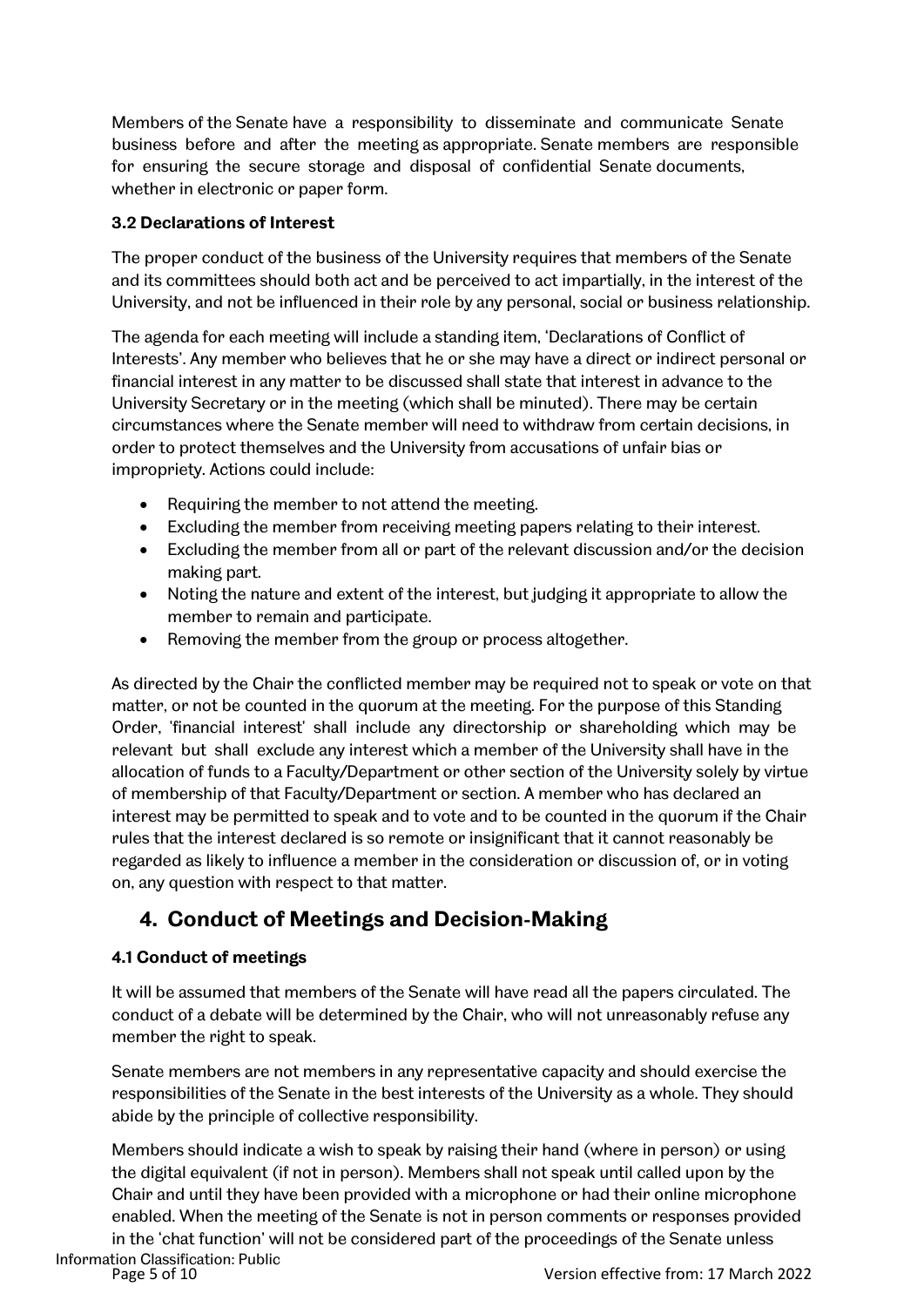directed by the Chair in the meeting and the response provided by or directed through the Chair.

Members have the right to speak and are not limited in the number of times on which they may speak on any item but are required to speak only as often as they judge necessary for the proper conduct of the business and for the proper fulfilment of the responsibilities of the Senate. In the interests of time, the Chair may curtail a line of questioning or a debate where the matter has been responded to or where no new points, from those already heard, are being made.

Members may raise a point of order on a perceived breach of Standing Orders; University Charter, Statutes and Regulation, or statute or common law, and are entitled to be heard on that point. The ruling of the Chair under advisement from the University Secretary on points of order is final.

If the Chair considers that any member is unreasonably impeding the efficient, expeditious and proper running of a meeting of the Senate the Chair may require that member keep silence or require they withdraw from the meeting.

#### **4.2 Recommendations**

As a collegial body the Senate should proceed by consensus wherever possible, resorting to formal procedural mechanisms only when all other solutions have been exhausted. The Chair has discretion to accept or reject a formal recommendation put for debate, or an amendment to a formal recommendation, moved by a Senate member, and to determine the order in which amendments and recommendations are taken. Proceedings on any amendments must be completed before any decision is taken on the substantive recommendation as amended. Where there is more than one recommendation, the recommendation under consideration must be disposed of before proceedings on any subsequent recommendations are embarked upon. The Chair may at any time put a recommendation to the Senate whose effect will be to terminate the item of business under discussion at the time. A recommendation to this effect shall be decided upon without debate.

#### **4.3 Voting Decisions**

Decisions of the Senate should normally be made on the basis of consensus, having heard the opinion of members of the Senate, rather than by a simple majority. Where a consensus cannot be reached, the matter is in the jurisdiction of the Senate, the Senate is quorate and a decision is required this can be decided by vote if there is a clear recommendation on which a vote can be taken.

In the absence of a consensus the Chair may at his/her discretion, under advisement from the University Secretary, determine:

- That the debate be adjourned at (time);
- That the question/recommendation be put to a vote;
- That the question/recommendation not be put to a vote;
- That the Senate proceed to the next business item on its agenda;
- That the matter be referred back to a Senate Committee.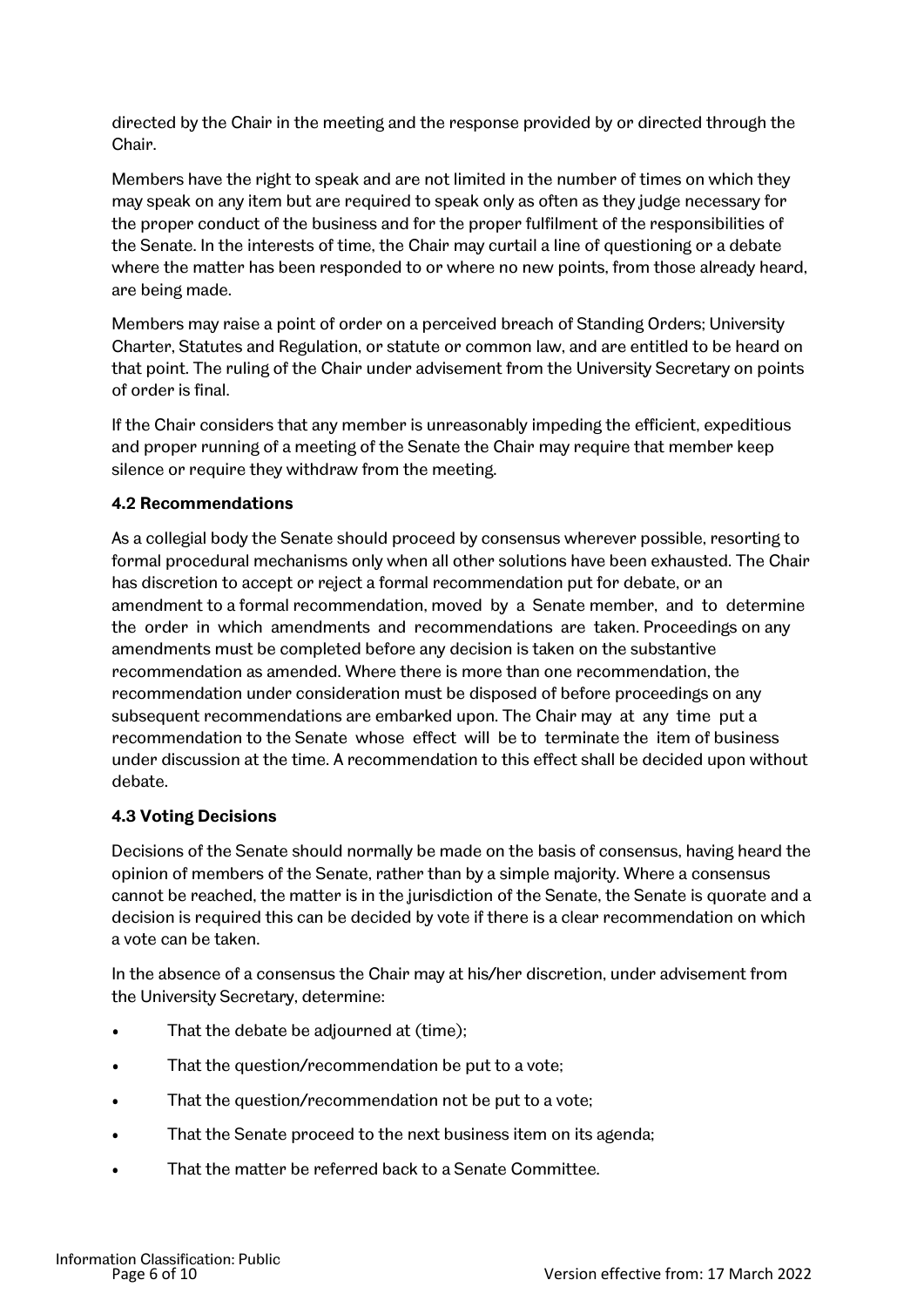Voting decisions shall be made on the basis of a simple majority based on a clear recommendation. A formal vote can be held where the Chair deems it appropriate because a consensus view or clear majority view cannot be reached and a decision is required.

Only Senate members have the right to vote at Senate meetings, and only if they are not precluded from doing so by a conflict of interest. Attendees who are not members of the Senate may speak by invitation at Senate meetings to provide guidance, advice and opinion, but shall not be entitled to vote.

Voting on any issue will be conducted anonymously, using appropriate digital means, with the University Secretary acting as teller. The Chair has the right to exercise a casting vote if a vote is tied. The University Secretary must record the fact a vote took place and the outcome in relation to a recommendation in the minutes of the meeting.

If the recommendation is unclear or the Senate is unable to agree on the wording of a recommendation then the matter can be deferred by the Chair and a vote not take place.

#### **4.4 Questions Procedure**

Written Questions can be submitted ahead of each meeting of Senate in relation to matters on the Senate agenda and questions submitted in writing to the University Secretary's Office two days before each Senate meeting at the latest will receive formal answers by University Officers, either in writing or orally at the meeting. The author of a written question may ask a supplementary question at the meeting, and the Senate will be allowed to debate the issue raised. If so many questions are submitted as to cause disruption of the formal business of Senate, or if questions are not deemed to fit within the remit of the Senate, the Chair and Secretary reserve the right to refuse questions or to defer them to a future meeting. The agenda for each meeting will also include a "President & Vice-Chancellor's Report" item, when the President & Vice-Chancellor will respond to questions from the floor about his/her report. The President & Vice-Chancellor's Report is an opportunity for members of the Senate to ask questions on topics which would not usually merit a formal item on the agenda. Members of the Senate can ask any question provided it fits within the remit of Senate business.

## **4.5 Decisions between meetings and Chair's Action**

Where necessary for the good of the University, the Chair is authorised, under advisement from the University Secretary, to act on behalf of the Senate between meetings, and at other times to deal with urgent business which requires a formal decision before the next available meeting of the Senate, subject to a 'Report on Action Taken' being made to the next meeting of the Senate. The decision will be confirmed by the Chair in writing. If any such matter is expected to be of significant interest or the subject of significant debate, members of the Senate will be consulted in writing, either in hard copy or by email, before any decision is taken, or a decision will be sought by correspondence, or a special meeting of the Senate will be scheduled. See below for more information on how members of the Senate may be asked to make decisions without a meeting.

## **4.6 Decisions without a meeting**

The Chair of Senate may decide that circumstances are exceptional and that it would be expedient in the best interests of the University for decisions to be made via email. A decision made in this form shall be as valid and effectual as if it had been passed at a meeting of the Senate duly convened and held, provided that: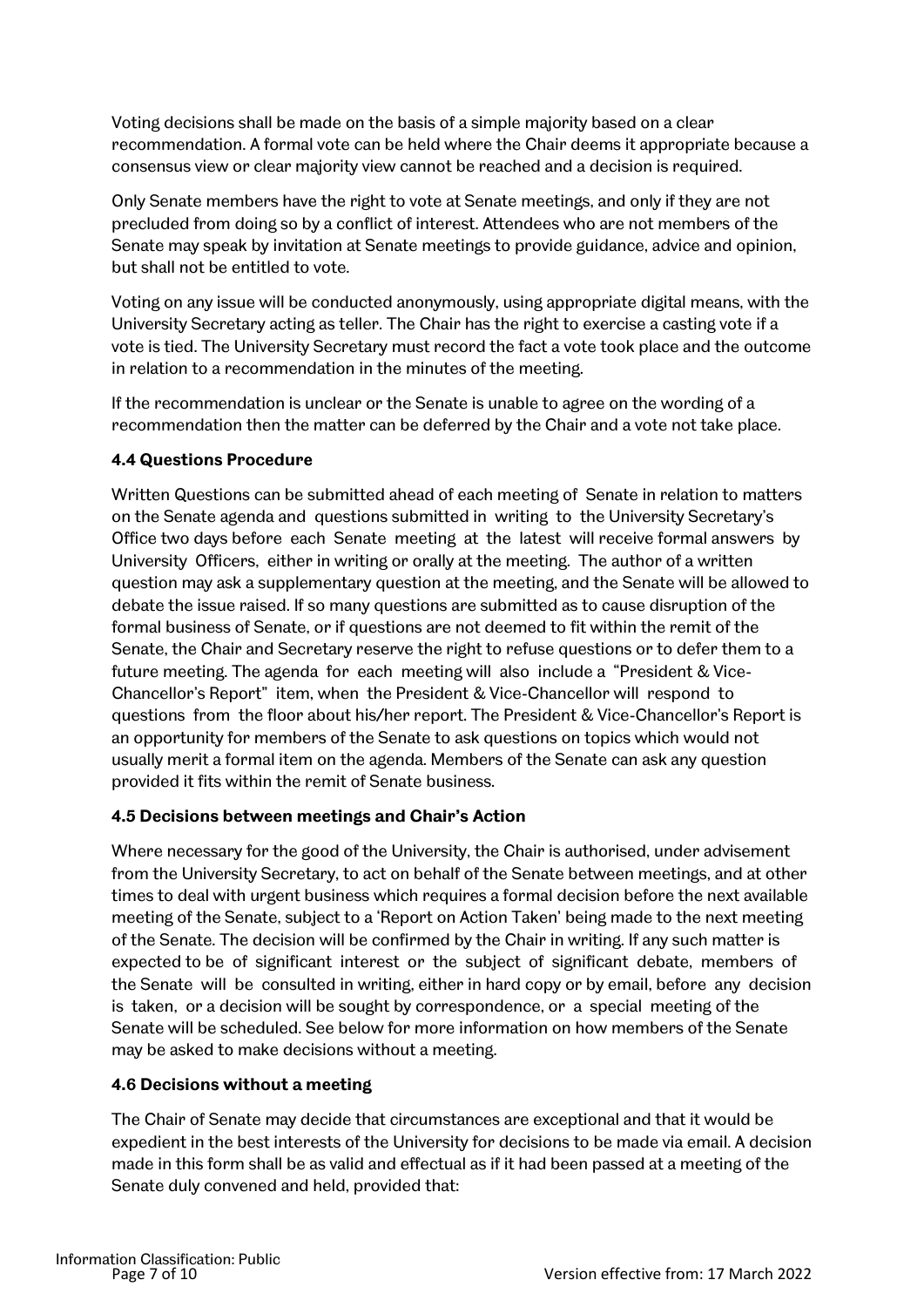- a report setting out the proposed decision with an explanation of the reasons for it and instructions for how a member of the Senate is to signify their agreement (or dissent) to the decision is sent to all members entitled to receive notice of a meeting by the University Secretary; and
- the decision is agreed to by a simple majority of such members (provided that majority would form a quorum at a meeting of the Senate) in accordance with the instructions specified in the report, which shall specify the deadline for responses.

Where the Chair of Senate seeks a decision without a meeting of the Senate the University Secretary will be responsible for the conduct of any decisions taken, including keeping accurate records and reporting the decision to the subsequent meeting of the Senate under the 'Report on Action Taken.'

## **5. Format and Frequency of Meetings**

## **5.1 Format of meetings**

Senate meetings may be held physically (usually, but not necessarily restricted to University premises) or 'virtually' using digital communications tools. In exceptional circumstances, where no such physical or virtual meeting is able to take place, and where Chair's action is not deemed appropriate, Senate members may be asked to approve specific items by email. Senate members may also be sent information electronically in between meetings that require their feedback/input. Members are required to submit their feedback to the University Secretary, who will record and summate comments for a formal report to Senate at its next meeting.

## **5.2 Frequency of meetings**

The Senate shall meet at least four times per year, as set out in the Almanac. The Chair has the power to adjourn a meeting of the Senate either to an unspecified future time and date or to an alternative date. Any meeting of the Senate shall be postponed by the University Secretary if:

- sufficient members signify beforehand that they are unable to attend such that quoracy cannot be achieved;
- if half an hour after the time set for the commencement of the meeting insufficient members are present to constitute a quorum.

In exceptional circumstances a special meeting of the Senate may be summoned, either by the President & Vice-Chancellor at any time, or on receipt by the President & Vice-Chancellor or by the University Secretary on the President & Vice-Chancellor's behalf, of a written request to do so from no fewer than half of the members of the Senate. The written request must state the reason for calling the meeting and set out the nature of the business to be transacted including the wording of any recommendation that is proposed. If the reason given means the matter cannot wait for the next ordinary meeting of the Senate then any such special meeting will be summoned on the earliest convenient day, normally in term time. A statement of the reasons for calling the meeting, and the nature of the business to be transacted and the wording of any recommendation, shall accompany the notice of the meeting. No other business, except that so indicated, shall be considered at the special meeting.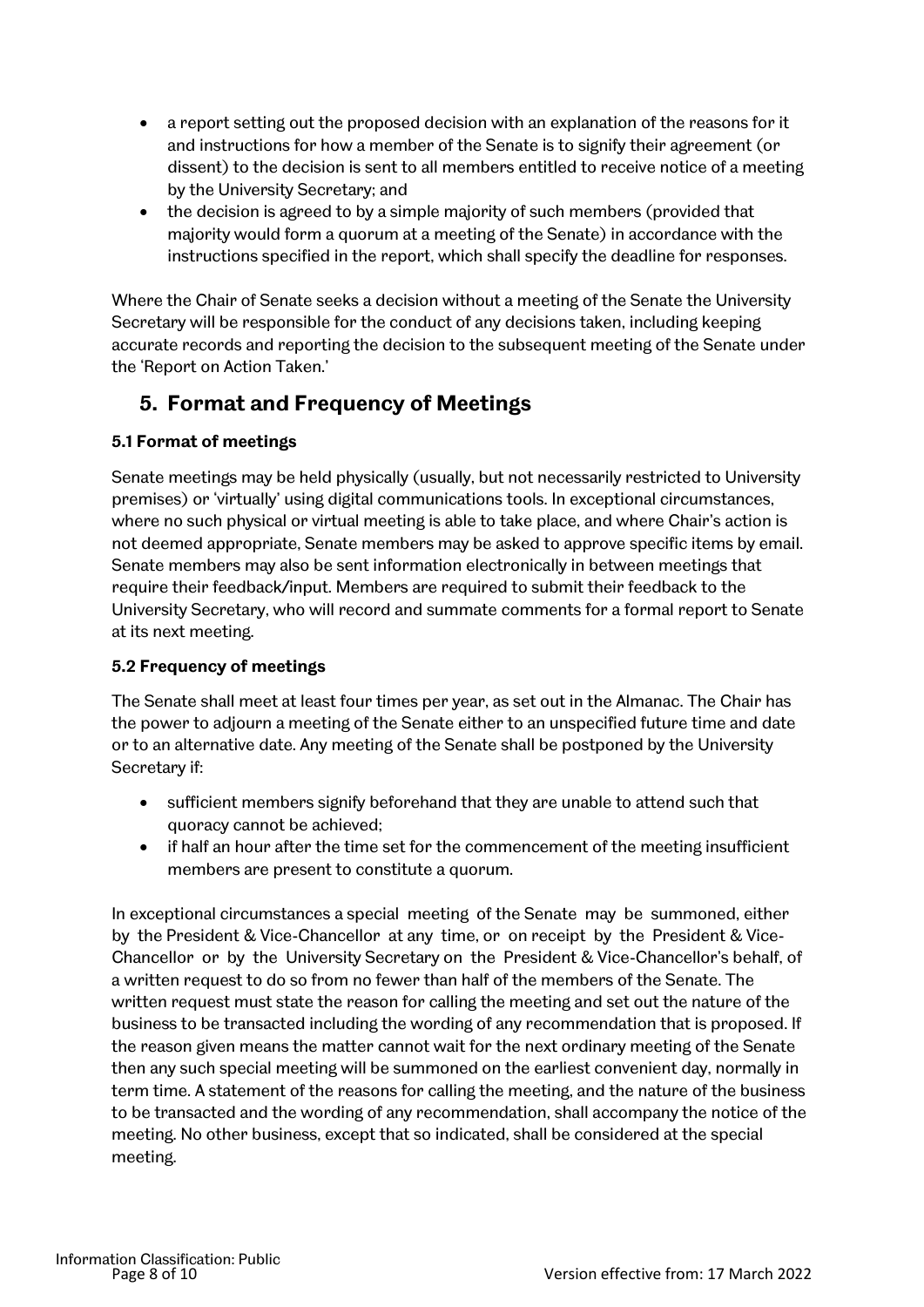# **6. Reporting**

## **6.1 Minutes**

The University Secretary is responsible for the recording of the minutes of proceedings of all formal meetings of the Senate. Minutes of meetings will be recorded by a member of the University Secretary's Office and are approved by the University Secretary and the Chair before circulation to Senate in draft as an unconfirmed minute. The minutes of a previous meeting must be approved by the Senate. The University Secretary must be advised in writing, not less than twenty-four hours before the meeting, of any proposed amendment to the unconfirmed minutes of the Senate.

The University Secretary shall be responsible for maintaining a formal Senate Minute Book, which shall contain the signed minutes of each meeting of the Senate and the agenda and all papers, including any additional or tabled papers and copies of any presentations provided to the meeting. The Minute Books shall be retained in the University Archives as a matter of historical record.

## **6.2 Reporting between Senate and Council**

A report from the Council shall be received at the Senate. The Senate members elected to the Council may speak to the report of Council at the Senate. The Council Regulations require Council to inform, consult with or receive recommendations from the Senate in relation to certain matters and in those instances the Senate will normally consider the matter as a separate item from the Council report at Senate.

A report from the Senate will be included in the reports to the Council. As set out in Regulation II the Council can review, test, refer back, control, amend or disallow any act of the Senate and give directions to the Senate.

## **6.3 Committees of Senate**

The Senate will agree the title, terms of reference, membership categories and delegated powers of any Senate Committee. Committees of the Senate will have the title 'Senate' in their pre-fix to indicate that they are a committee undertaking work on behalf of the Senate and that they report to the Senate. Each Senate Committee will make a written report to the Senate. The Chair of each Senate Committee can speak to the Committee's report at Senate. Committee reports will include a report on matters decided (under delegated powers), for note or for decision. The Senate Nominations Committee will approve appointments and reappointments to Senate Committees and report them to the Senate at its next meeting. The Senate Nominations Committee will approve appointments and re-appointments of Senate members to joint Council/Senate committees, on behalf of the Senate.

## **6.4 Working Groups**

The President & Vice-Chancellor has the authority, delegated to him/her by the Senate, to set up ad hoc working group(s) of the Senate where more detailed consideration is required and the matter does not fall within the remit of an existing Senate Committee. The terms of reference of such a working party or group shall prescribe the maximum period, not normally exceeding two years, within which it shall submit its final report to the Senate for consideration.

## **6.5 Amendments to Standing Orders**

The University Secretary will review the Standing Orders annually and propose any changes to the Senate.